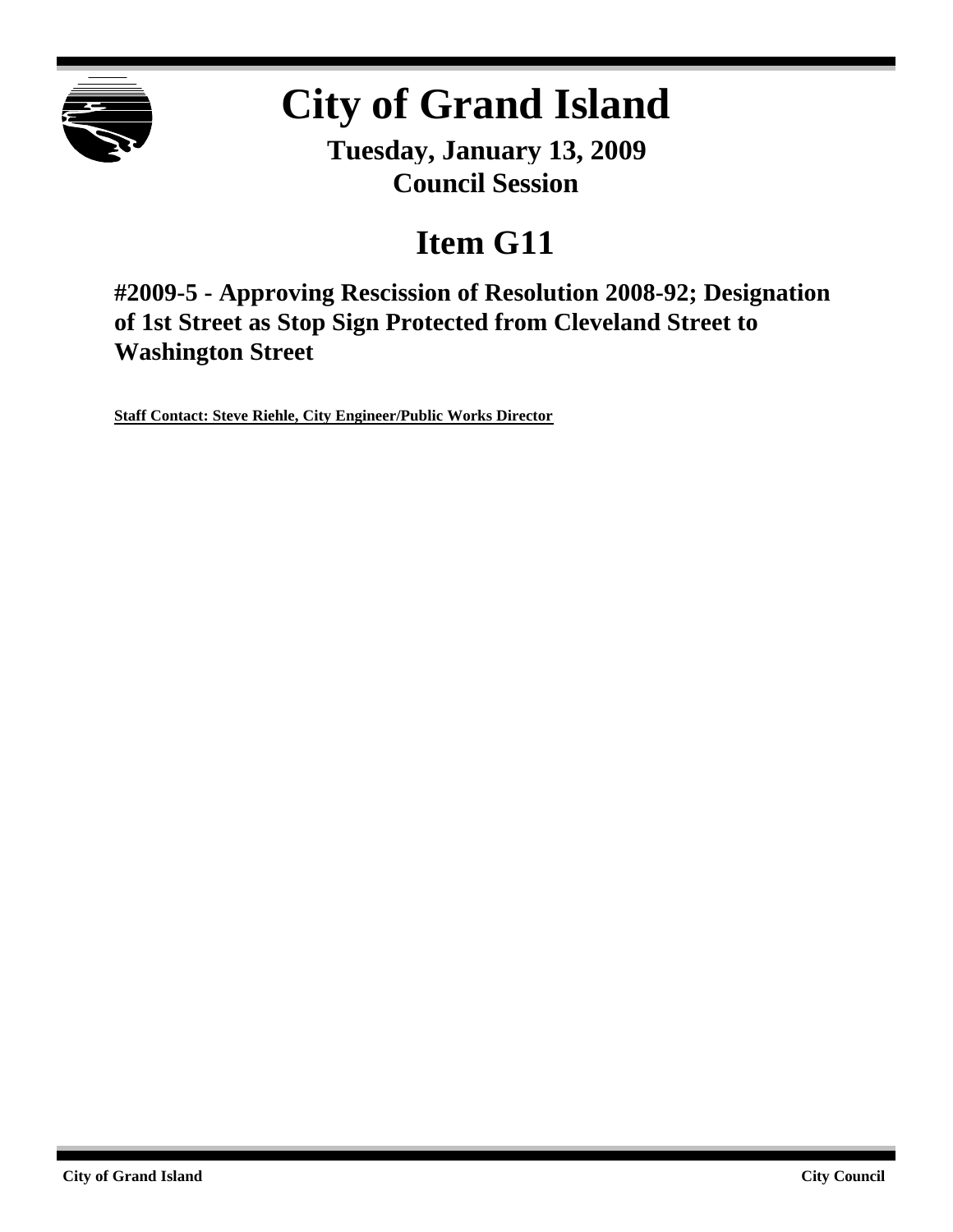### **Council Agenda Memo**

| From:           | Steven P. Riehle, Public Works Director                                                                                                                          |
|-----------------|------------------------------------------------------------------------------------------------------------------------------------------------------------------|
| <b>Meeting:</b> | January 13, 2009                                                                                                                                                 |
| Subject:        | Approving Rescission of Resolution 2008-92;<br>Designation of 1 <sup>st</sup> Street as Stop Sign Protected from<br><b>Cleveland Street to Washington Street</b> |
| Item $#$ 's:    | $G-11$                                                                                                                                                           |
| $Presenter(s):$ | Steven P. Riehle, Public Works Director                                                                                                                          |

#### **Background**

City Council approved Resolution 2008-92 at the request of the Nebraska Department of Roads (NDOR) in connection with the project to widen US Highway 30 ( $2<sup>nd</sup>$  Street).

#### **Discussion**

The project is nearing completion, with US Highway 30  $(2<sup>nd</sup> Street)$  opened to traffic on December 19, 2009. The stop sign protected intersections on 1<sup>st</sup> Street from Cleveland Street to Washington Street are no longer necessary.

#### **Alternative Motions**

It appears that the Council has the following alternatives concerning the issue at hand. The Council may:

- 1. Move to approve the rescission of Resolution 2008-92.
- 2. Refer the issue to a Committee
- 3. Postpone the issue to future date
- 4. Take no action on the issue

#### **Recommendation**

Public Works Administration recommends that the Council approve the rescission of Resolution 2008-92.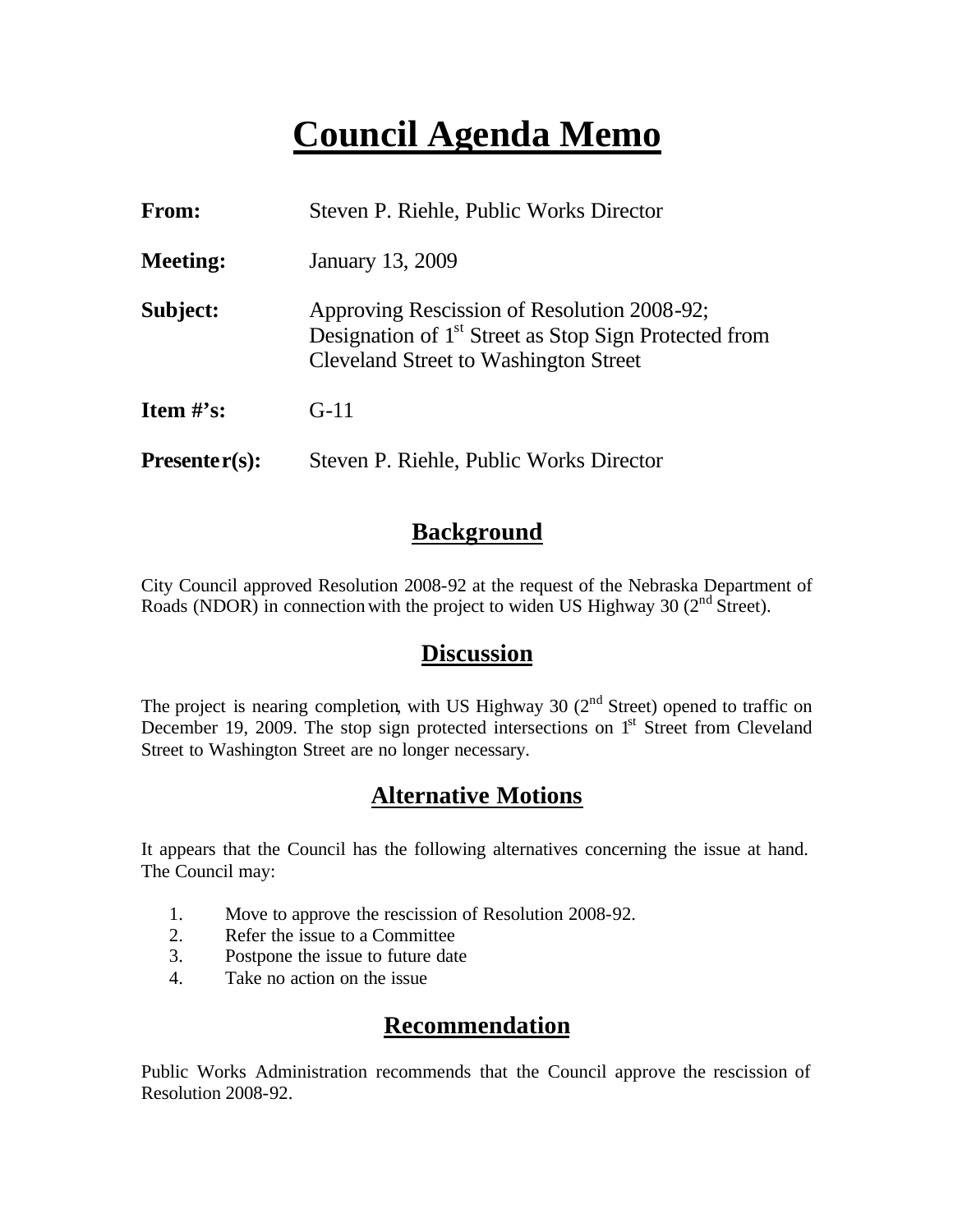### **Sample Motion**

Move to approve the rescission of Resolution 2008-92.